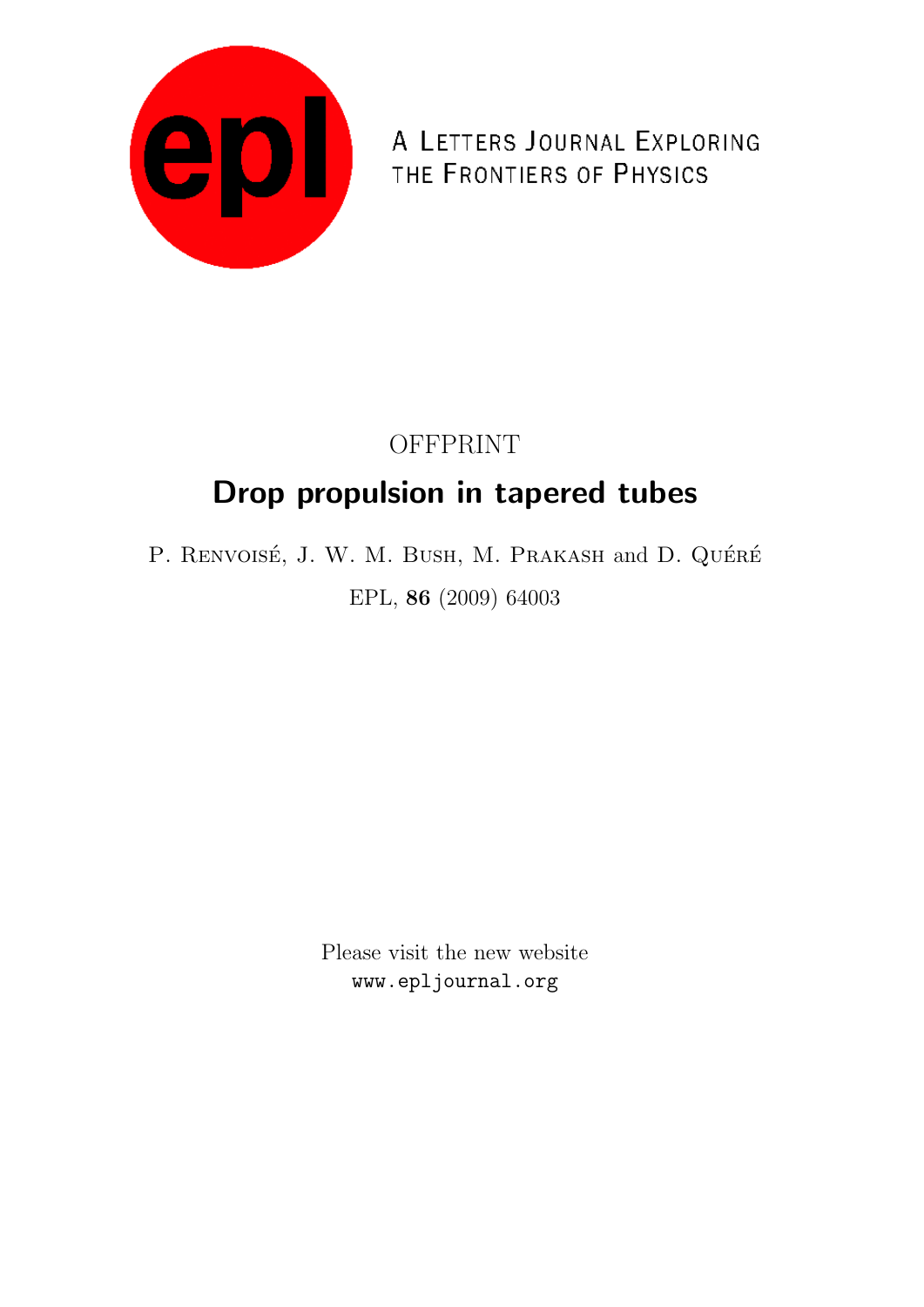# TAKE A LOOK AT THE NEW EPL

# *Europhysics Letters* (EPL) has a new online home at www.epljournal.org



Take a look for the latest journal news and information on:

- reading the latest articles, free!
- receiving free e-mail alerts
- submitting your work to EPL

## www.epljournal.org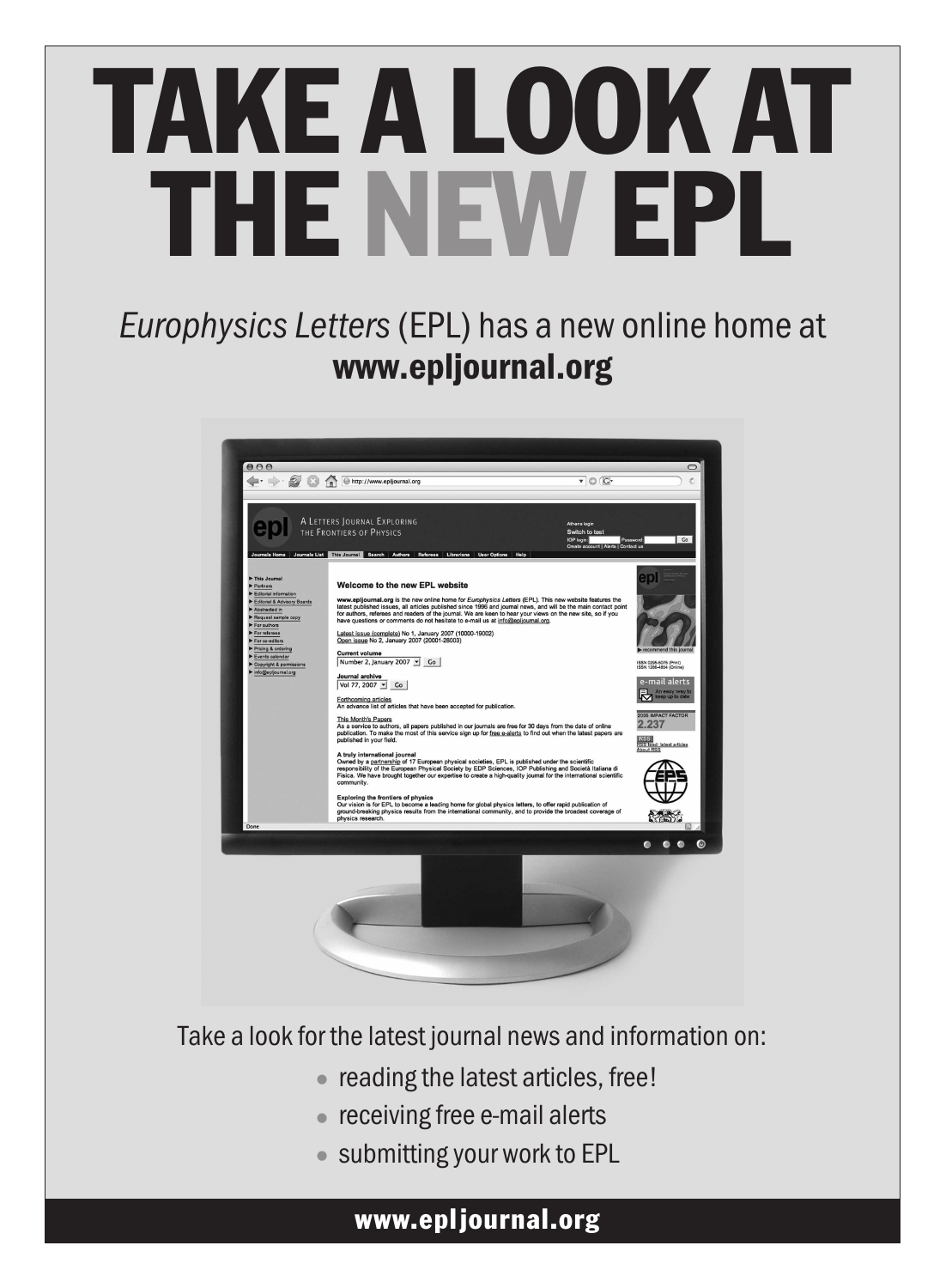

EPL, 86 (2009) 64003 www.epljournal.org doi: 10.1209/0295-5075/86/64003

### Drop propulsion in tapered tubes

P. RENVOISÉ<sup>1</sup>, J. W. M. BUSH<sup>1</sup>, M. PRAKASH<sup>2</sup> and D. QUÉRÉ<sup>3</sup>

<sup>1</sup> Department of Mathematics, MIT - 77 Massachusetts Avenue, Cambridge, MA 02139, USA

<sup>2</sup> Center for Bits and Atoms, MIT - 20 Ames Street, Cambridge, MA 02139, USA

<sup>3</sup> PMMH, UMR 7636 du CNRS, ESPCI - 10 rue Vauquelin, 75005 Paris, France, EU

received 22 April 2009; accepted in final form 3 June 2009 published online 9 July 2009

PACS  $47.55.D$ - Drops and bubbles PACS 47.55.N- – Interfacial flows

Abstract – We present the results of a combined experimental and theoretical investigation of the motion of wetting droplets in tapered capillary tubes. We demonstrate that drops may move spontaneously towards the tapered end owing to the Laplace pressure gradient established along their length. The influence of gravity on this spontaneous motion is examined by studying drop motion along a tilted tube with its tapered end pointing upwards. Provided the tube taper varies, an equilibrium height may be achieved in which the capillary force is balanced by the drop's weight. We deduce the family of tube shapes that support a stable equilibrium.

Copyright  $\odot$  EPLA, 2009

Introduction. – In 1712, Hauksbee observed that a drop of orange oil bridging two non-parallel plates propels itself in the direction of maximum confinement, that is, into the gap [1]. The drop asymmetry is responsible for the motion: this wetting liquid meets the plates with a different curvature on its leading and trailing edges, so that a differential Laplace pressure is established between the drop extremities and drives the liquid to the region of maximum confinement. A similar motion takes place in a tapered tube [2], a geometry that will be the subject of our investigation. Related curvature-driven motions may also arise for wetting drops on conical fibers, for which the sign of the curvature is reversed, so that the drop is propelled away from the cone tip [3].

For multiphase flow in natural porous media, constrictions or enlargements of the pore channels will necessarily generate displacement and reconfiguration of drops or bubbles. Such geometries also exist in man-made microfluidic devices, and can be used to control the topology and dynamics of two-phase systems, such as emulsions or foams [4]. Finally, the motion of drops in confined geometries arises in the biological world; for example, a class of shorebirds transport prey-laden water droplets mouthward by opening and closing their beaks in a tweezering motion [5–7].

We here study the behaviour of liquid slugs in tapered tubes. If inserted into a fluid bath, conical tubes cause the liquid to rise via capillary action [8,9], but Tsori demonstrated that even this simple system displays surprisingly rich behaviour [10,11]. For example, a wetting liquid either rises to a finite height, or to the top of the tube if the cone angle exceeds a critical value. Here we consider a wetting drop initially placed in the widest part of an inclined tapered tube, and examine the equilibrium position of the drop. While one might first expect this equilibrium to be obtainable directly from Laplace's formula, we here demonstrate that it is potentially unstable, and that its very existence depends on the detailed shape of the tube.

Initial observations. – We consider drops (or slugs) in tapered tubes that are open at both ends. The tubes are thin relative to the capillary length, so that the menisci bounding the slugs can be considered hemispherical. The liquid wets the solid and meets it with zero contact angle. This condition implies that nanoscopic wetting films develop and progress ahead of the menisci, eliminating contact angle hysteresis, and so favouring drop motion in response to forces. Here, the forces driving motion are gravity and the capillary force arising from the curvature difference of the two menisci, as follows from the tube's tapered geometry. The cone opening angle  $\alpha$  will be taken small relative to unity. One expects capillary-induced slug motion in a tilted tube to be eventually halted by gravity, as shown in fig. 1. Our experiment consists of determining when a drop equilibrium position exists, then measuring the position  $z<sub>o</sub>$ , as a function of the tube shape and tilt angle.

Our capillary cones were created by heating and pulling glass capillary tubes. By fixing a given load at the tube extremity, we generate a constant force that draws and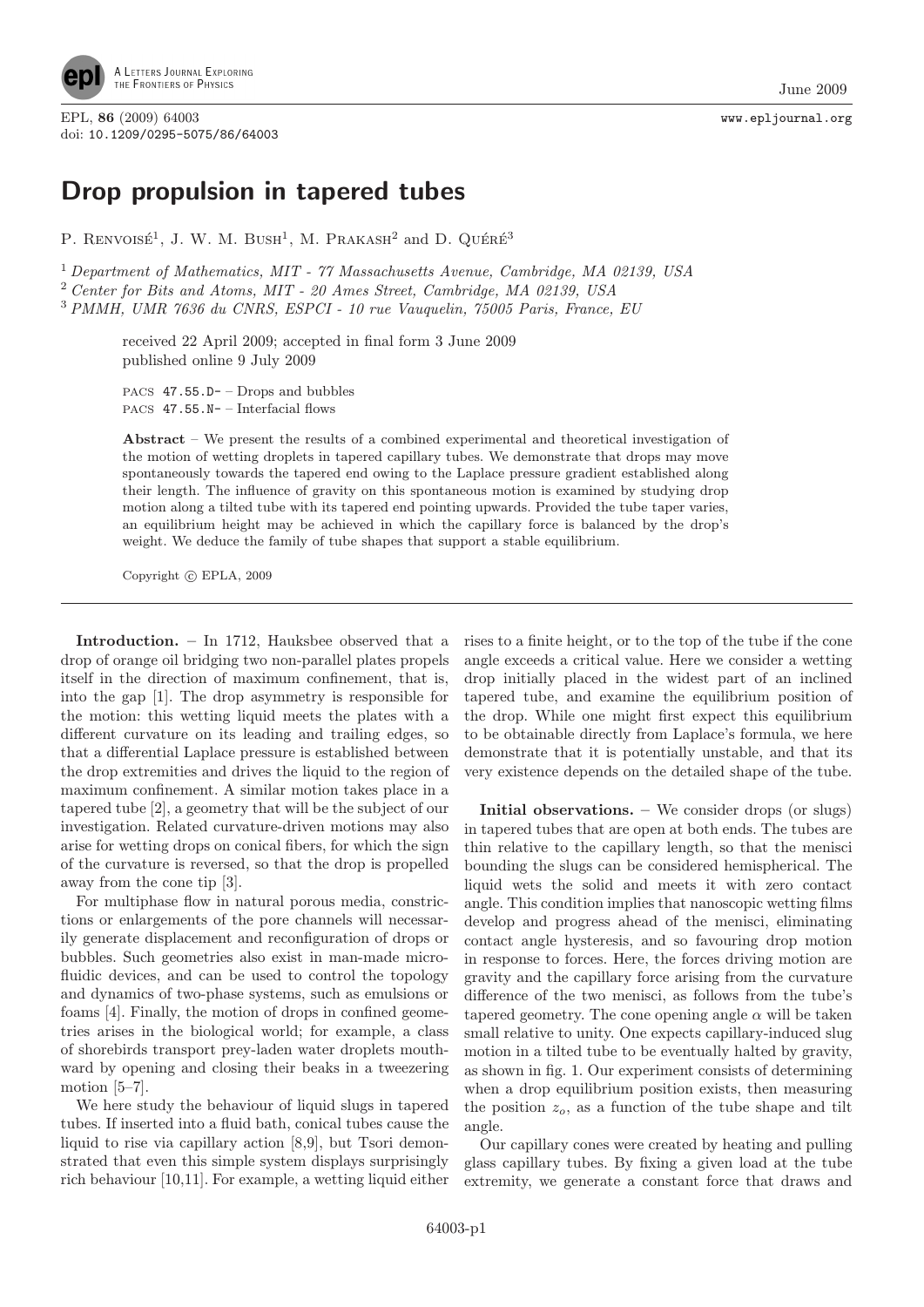

Fig. 1: Drops in tapered tubes can self-propel and eventually stop when the driving capillary force is balanced by gravity. The equilibrium position of the leading edge is denoted by  $z_o$ , where the tube tip is taken as the origin,  $z = 0$ . The slug length is  $L(z)$ , the cone slope  $\alpha(z)$  and the tube tilt angle  $\varphi$ .

thins the hot tube, thus generating a taper. Note that this process does not produce precisely conical tubes (with constant  $\alpha$ ), a point later shown to be of crucial importance. The liquid used is silicone oil, of surface tension  $\gamma =$  $18 \text{ mN/m}$ , density  $\rho = 815 \text{ kg/m}^3$  and kinematic viscosity  $\nu = 1 \text{ mm}^2/\text{s}$ . Silicone oils completely wet glass. Observing the menisci through the tube produces image distortion due to the parallax associated with the tube curvature (fig. 1). To avoid such complications, we housed the cones inside channels of square section filled with glycerol, which has a refractive index close to that of the glass and so eliminates parallax. Images were taken by using the macromode of a camera and backlighting to enhance the contrast (fig. 2).

The volume  $\Omega$  of oil introduced at the base of the conical tube varied between 1 and  $10 \mu L$ , and the slope  $\alpha$  of the tapered tubes between 0.5 and 5◦ . For some tubes, drops were observed to rise to the tip. However, it often happened that the drops stopped at a distance  $z<sub>o</sub>$  from the tip, as defined in fig. 1, for a given tilt angle  $\varphi$ . In fig. 3, we report the dependence of the equilibrium distance  $z<sub>o</sub>$  on the drop volume  $\Omega$ , in a given tapered tube tilted by  $\varphi = 30^{\circ}$  relative to the horizontal. The typical opening angle  $\alpha$  in this cone is 5°. The distance  $z_o$  is observed to be a few centimeters, and remarkably it does not depend on  $\Omega$  over the range of volumes explored.

**Conical tubes.**  $-$  At equilibrium, the liquid weight is balanced by the capillary force arising from the asymmetry of the drop. We assume that the drop length remains small relative to its distance to the tip  $z(L\ll z)$ , and consider tapered tubes of small opening angle  $(\alpha \ll 1)$ . Thus, the drop volume can be written as  $\Omega \approx \pi \alpha^2 z^2 L$ , and the weight  $W \approx \pi \alpha^2 \rho g z^2 L \sin \varphi$ . The capillary force is generated by the difference in the radii of curvature of the slug menisci,  $\alpha z$  and  $\alpha(z+L)$ , respectively. Hence, there exists a capillary pressure difference of  $2\gamma L/\alpha z^2$  across

the drop, and a Laplace pressure gradient of  $2\gamma/\alpha z^2$ , which when integrated over the volume produces a force  $F \approx 2\pi\gamma \alpha L$ . Balancing F with W yields the equilibrium position  $z<sub>o</sub>$  of the drop:

$$
z_o \approx \kappa^{-1} (2/\alpha \sin \varphi)^{1/2},\tag{1}
$$

where  $\kappa^{-1} = (\gamma/\rho g)^{1/2}$  is the capillary length.  $\kappa^{-1}$  is 1.5 mm for silicone oil, and  $\alpha$  is a few degrees, so we expect  $z<sub>o</sub>$  to be centimetric and independent of the drop volume, as observed in fig. 3.

It is instructive to consider the energy  $E$  of the drop.  $E$  is the sum of the gravitational and surface energies, and can be expressed as a function of the drop position z. For a wetting liquid, the surface energy arises from two contributions. First, the menisci have a total surface area  $4\pi\alpha^2 z^2$  (for  $L \ll z$ ), corresponding to a surface energy  $4\pi\gamma\alpha^2z^2$  that decreases as the drop approaches the tube tip. Second, the tube is covered by a nanoscopic wetting film whose surface area decreases with increasing slug length (*i.e.* decreasing  $z$ ). The drop contacts the tube on a surface area  $2\pi \alpha zL$ , or equivalently  $2\Omega/(\alpha z)$ . In the limit of small opening angles  $(\alpha z < L)$ , the contribution made to the surface energy by the menisci is negligible relative to the change in wetting energy, and the total energy of the system may be expressed to leading order in  $\alpha z/L$  as

$$
E(z) \approx -\rho g \Omega z \sin \varphi - 2\gamma \Omega / (\alpha z). \tag{2}
$$

Finding the extremum of  $E(z)$  yields the equilibrium position  $z_o$  defined in eq. (1). However, since E is maximum at  $z<sub>o</sub>$ , this equilibrium is necessarily unstable. This feature is markedly different from drops on a planar substrate propelled by temperature or chemical gradients, for which tilting the substrate results in a stable-equilibrium position from which one may readily infer the magnitude of the capillary force [12].

Capillary trumpets.  $-$  A question naturally arises in light of our experiments. How was it possible to observe in many cases equilibrium positions for the drops (figs. 1 and 3)? The answer lies in the tube shape: while conical tubes have no stable equilibrium, splayed tubes may do. If the tube walls become parallel above the equilibrium position  $(z < z<sub>o</sub>)$ , the drop will not move upwards, because the local capillary force vanishes with  $\alpha$ ; similarly, if the tube splays below  $z<sub>o</sub>$ , the liquid may be sustained by a strong capillary force at  $z<sub>o</sub>$  and so avoid falling down.

We proceed by considering trumpet-shaped tubes, whose inner radius a is defined by  $a(z) = \delta + \alpha z + \beta z^2$ . We again assume that  $L \ll z$ , and further assume a sufficiently small splay that  $\delta > \alpha z + \beta z^2$ , a condition fulfilled in the experiments (for which  $\beta < 5 \,\mathrm{m}^{-1}$ . In this limit, the volume can be written as  $\Omega \approx \pi \delta^2 L$ . Finally, L will be sufficiently large that the volume of liquid in the menisci may be neglected, which for a drop of volume  $\Omega = 3 \text{ mm}^3$  is ensured provided  $\delta < 0.7 \text{ mm}$ , another condition fulfilled in the experiments.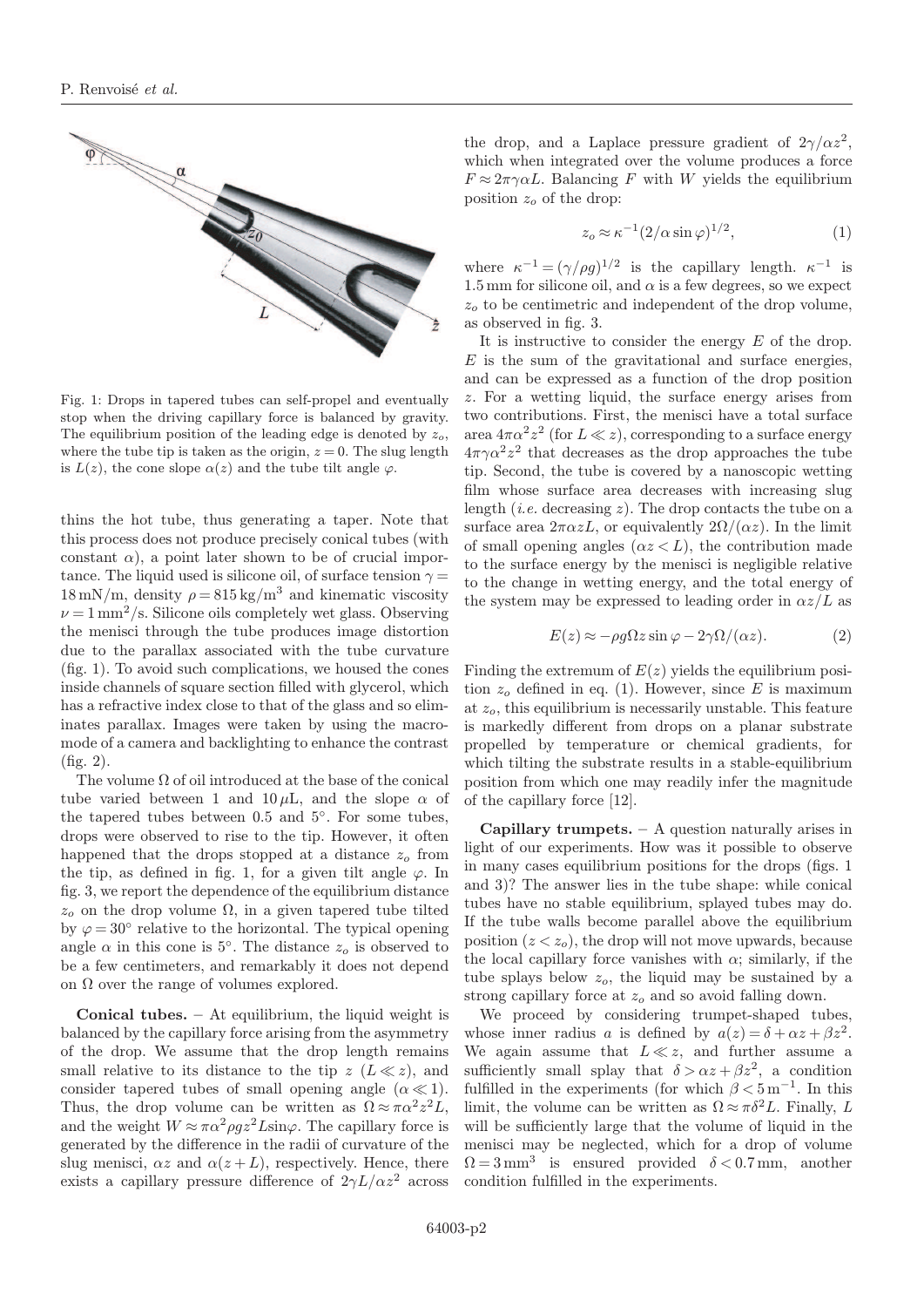

Fig. 2: Fluid slugs of wetting silicone oil, whose capillary length  $\kappa^{-1}$  is 1.5 mm. For sufficiently thin tubes (radius smaller than  $\kappa^{-1}$ ), the menisci assume a hemispherical form (a). For larger tubes, asymmetric distortions appear due to gravity (b). Gravity points downward.



Fig. 3: Equilibrium position  $z<sub>o</sub>$  of drops of silicone oil placed in a tapered glass tube, inclined at an angle  $\varphi = 30 \pm 5^{\circ}$  relative to the horizontal, as a function of the drop volume Ω. The equilibrium position is independent of the drop volume.

We focus on the case  $\alpha = 0$ , so that the tube radius is given by  $a(z) = \delta + \beta z^2$ , but return to the more general quadratic form in the appendix. The dependence of the capillary force  $F(z) = dE/dz$  on drop position z is readily calculated, and the drop's ability to climb is assessed by comparing  $F(z)$  to the drop weight  $W = \pi \rho q \delta^2 L \sin \varphi$ . Figure 4 indicates the z-dependence of the net force,  $F(z) - W$ , on a drop in a quadratic tube inclined at an angle  $\varphi = 30^{\circ}$  relative to the horizontal. Three values for the tube splay  $\beta$  are considered.

When  $\beta$  is small (bottom curve), the weight always exceeds the capillary force: there is no equilibrium height and the drop falls to the bottom of the tube. In this case, the tube is too close to a cylinder to allow any upward motion. When  $\beta$  is intermediate (middle curve), two equilibrium positions arise, the stability of which are determined by the local sign of  $dF/dz$ . When  $dF/dz$  is positive, the drop is brought back to equilibrium when perturbed, corresponding to a stable equilibrium (S). We



Fig. 4: The net force on the drop, specifically, the difference between the capillary force  $F$  and drop weight  $W$ , for a drop of volume  $\Omega = 3 \text{ mm}^3$  placed in a capillary trumpet inclined at an angle  $\varphi = 30^{\circ}$ . The inner radius of the tube is  $a(z) = \delta + z^2$ with  $\delta = 0.3$  mm and three possible values of the splay  $\beta$ :  $\beta =$  $0.5\,\mathrm{m}^{-1}$  (bottom curve),  $\beta = 1.3\,\mathrm{m}^{-1}$  (middle curve),  $\beta = 4\,\mathrm{m}^{-1}$ (upper curve). Equilibrium, either stable (S) or unstable (U), is only possible if the splay is sufficiently large, and stable equilibria only arise at intermediate values of  $\beta$ .

note that only the higher of the two equilibrium positions (*i.e.* that of smaller z) is stable. For large  $\beta$ , only an unstable equilibrium (U) arises: the capillary force is enhanced by the large tube splay, so the drop climbs until reaching the top of the tube.

In fig. 5, we present a phase diagram indicating the different drop behaviors as a function of the tube geometry. For the sake of similarity to our experiments, we consider drops of millimetric size  $(\Omega = 3 \text{ mm}^3)$  and tubes tilted by  $\varphi = 30^{\circ}$ . The three regimes correspond to those described in fig. 4. For a given  $\delta$  and increasing  $\beta$ , *i.e.* for a cylindrical tube that gets progressively more splayed, we define two values  $\beta_{\text{min}}$  and  $\beta_{\text{max}}$  that bound the three cases. For  $\beta < \beta_{\text{min}}$  the tube is too parallel for the drop to climb (zone I). For  $\beta > \beta_{\text{max}}$ , the splay of the tube is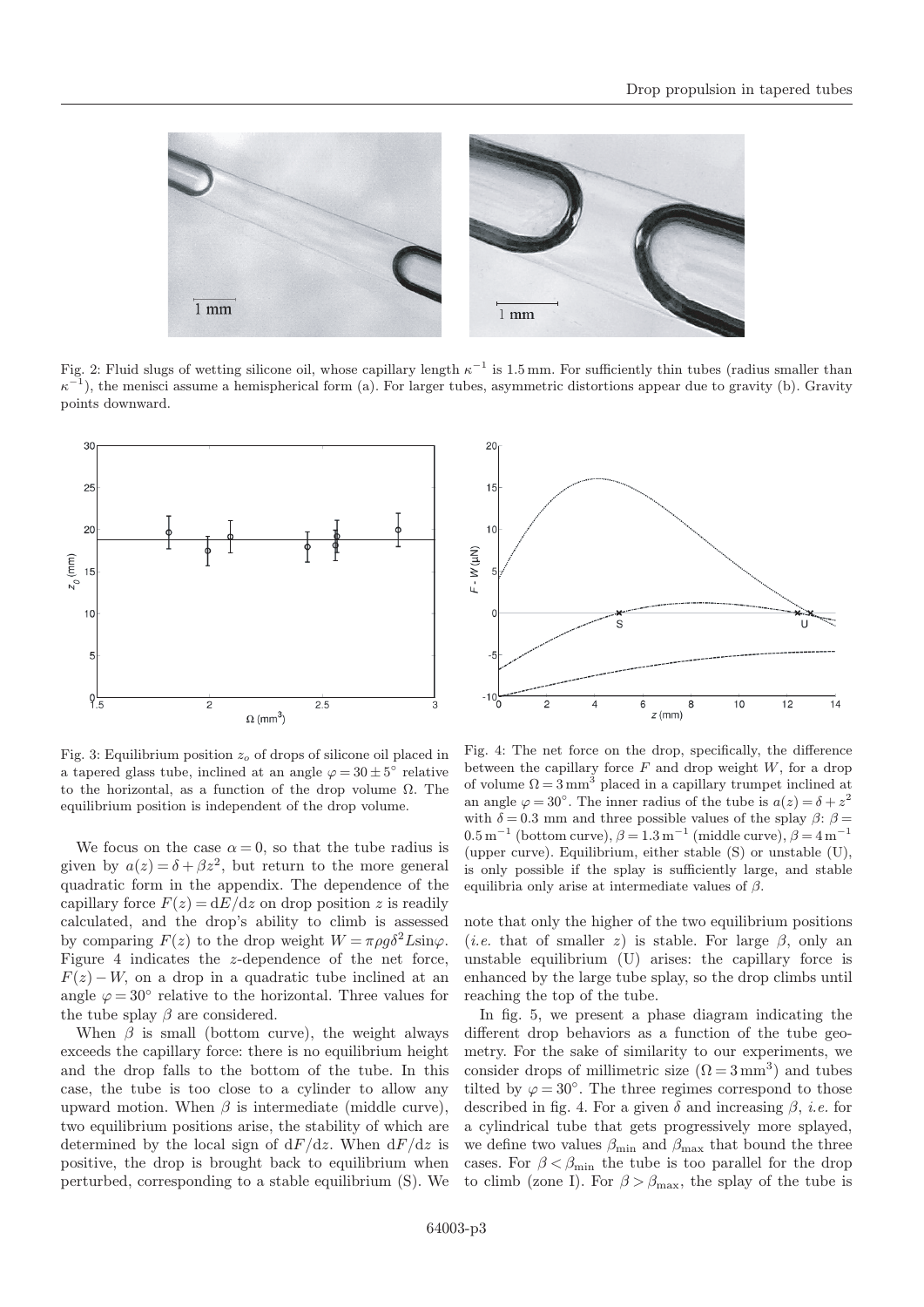

Fig. 5: (Colour on-line) Stability diagram of wetting drops of volume  $\Omega = 3 \text{ mm}^3$  placed in a trumpet-shaped tube of inner radius  $a(z) = \delta + z^2$  inclined at an angle  $30^{\circ}$  relative to the horizontal. In zone III, the drop always climbs, propelled upwards by the capillary force arising from the large splay of the tube. In zone I, the drop slides downward: owing to relatively wide aperture  $\delta$ , the weight dominates the capillary force. A stable equilibrium is only possible in zone II. We include in the figure examples of our experimental parameters, and indicate whether drops stopped in the tube (dots), or rose to the top (crosses).

so large that the drop can only climb (zone III). Between these extreme values,  $\beta_{\min} < \beta < \beta_{\max}$ , the drop can reach a stable-equilibrium position (zone II). The boundary between zones II and III is given by  $z_o = 0$ , and so deduced by solving the equation  $F(0) = W$ , which yields

$$
\delta = (2\kappa^{-2} \Omega \beta / \pi \sin \varphi)^{1/4}.
$$
 (3)

The boundary between zones I and II is determined numerically, for a given  $\delta$ , by finding  $\beta$  such that the maximum of the curve  $F - W$  (in fig. 4) is zero.

Discussion. – In our experiments, we observed stableequilibrium positions for wetting drops in tapered tubes (figs. 1 and 3). However, our theoretical investigation indicates that such equilibria are only possible by virtue of a finite tube splay. Our relatively crude fabrication technique inevitably induces such splays: the inner radius of our tubes can be written  $\alpha = \delta + \beta z^2$ , with typical β-values between 1 and  $3 \text{ m}^{-1}$  and δ-values between 0.2 and 0.5 mm. For typical drop volumes  $(\Omega = 3 \text{ mm}^3)$ , and tilt angles (30°) considered experimentally, stableequilibrium positions are anticipated. Figure 5 indicates that the observed drop behaviour, specifically their tendency either to climb in the tube or reach a stable equilibrium, is consistent with our predictions.

In the limits considered in our model, the Laplace pressure difference between the ends of the drop can be written  $4\gamma\beta zL/\delta^2$ . Integrating over the surface area  $\pi\delta^2$ of the tubes yields a capillary force  $4\pi\gamma\beta zL$ . Balancing



Fig. 6: Equilibrium position  $z<sub>o</sub>$  of drops of silicone oil inside inclined capillary trumpets of inner radius  $a(z) = \delta + z^2$ , as a function of the quantity  $\delta^2 \sin \varphi / \beta$  which depends on the tube splay  $\beta$ , the tip width  $\delta$  and the tilt angle  $\varphi$ . As expected from eq. (4), the data collapse onto a single line, whose slope,  $0.106 \pm 0.010$  mm<sup>-2</sup>, is close to the anticipated value  $\kappa^2/4 =$  $0.111 \text{ mm}^{-2}$ . The data were obtained by varying  $\delta$  between 0.1 and 0.6 mm,  $\varphi$  between 1 and 50° and  $\beta$  between 0.1 and 5 m<sup>-1</sup>.

this force with the drop weight  $W \approx \pi \rho g \delta^2 L \text{sin}\varphi$  leads to an equilibrium height:

$$
z_o \approx \delta^2 \kappa^2 \sin\varphi / 4\beta. \tag{4}
$$

This form clearly indicates that the equilibrium position can be fixed by the trumpet geometry: a large splay  $(\beta$ large) favours small  $z<sub>o</sub>$  (the drop climbs towards the tip), while a wide tip  $(\delta \text{ large})$  favours the fall of the drop (large  $z<sub>o</sub>$ ). For typical values of these parameters,  $z<sub>o</sub>$  is expected to be centimetric and independent of the drop volume, as observed in fig. 3.

A more quantitative comparison between experiments and eq. (4) can be done by collecting all our data, and plotting the measured  $z<sub>o</sub>$  as a function of the quantity  $\delta^2 \sin \varphi / \beta$  (which has the dimension of a volume) that characterises the trumpet shape and inclination. The data were obtained by varying  $\varphi$  between 1 and 50°,  $\beta$  between 0.1 and  $5 \text{ m}^{-1}$  and  $\delta$  between 0.1 and 0.6 mm. Figure 6 shows that all the data collapse onto a straight line with slope  $0.106 \pm 0.010$  mm<sup>-2</sup>, in excellent agreement with the value  $\kappa^2/4 = 0.111 \,\mathrm{mm}^{-2}$  anticipated from eq. (4).

We have demonstrated that wetting drops in a tapered capillary tube have a tendency to climb under the influence of capillary action. Depending on tube shape, liquid placed at the base of the tube may either remain stationary, climb until reaching an equilibrium position, or be drawn upwards to the top of the tube. Examining the range of validity of the phase diagrams presented in figs. 5 and 7 requires a careful experimental study that is left as a subject of future research.

The discussion can be extended to partially wetting drops. In this case, the capillary force (per unit length)